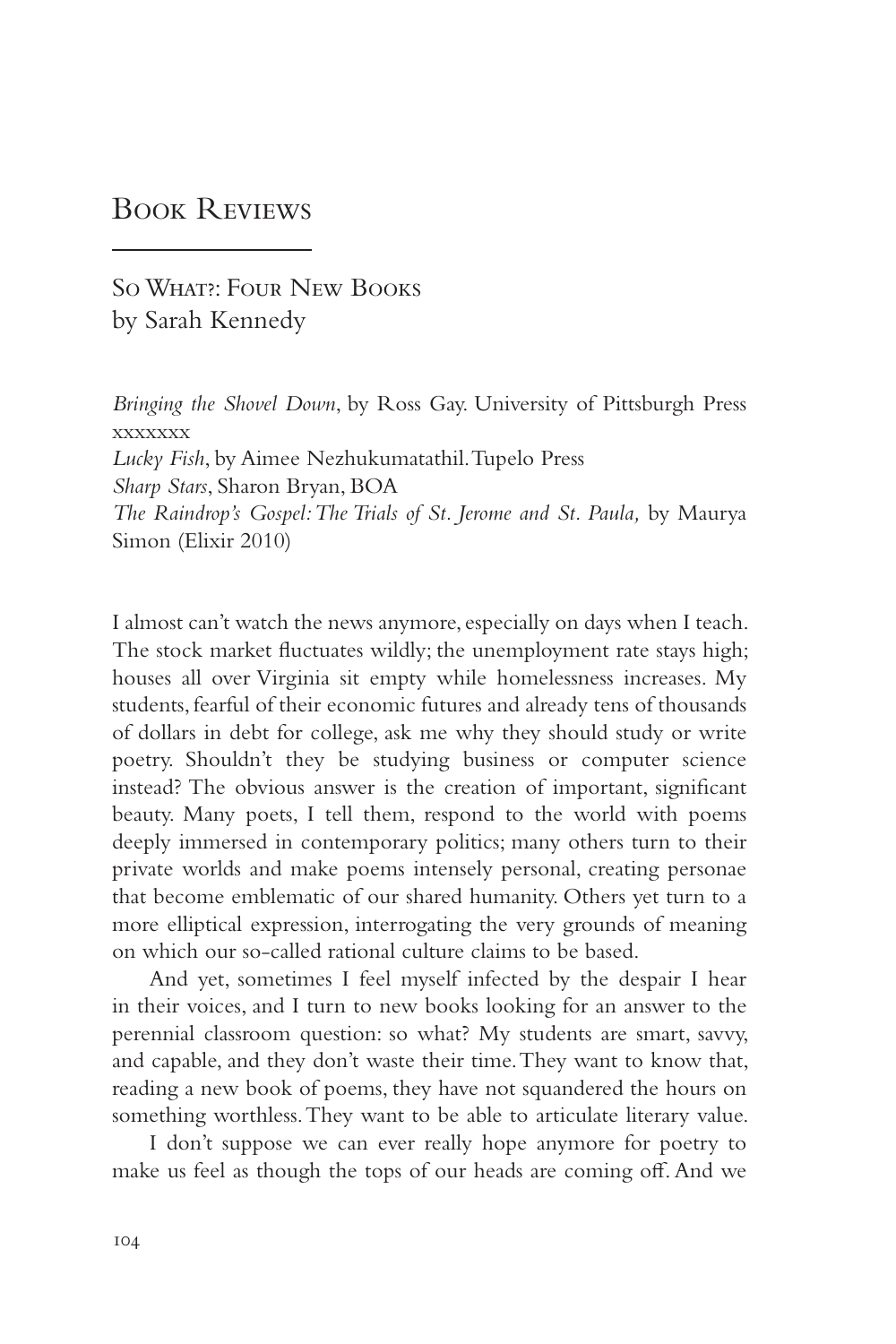surely can't tell our young readers that poetry will make them wealthy or protect them from recession. What I want, I tell my classes, is an alternative to the economics of the marketplace, where we jostle and fret in our search for bargains, for financial return that at least equals our investments. I want joyful excess from a poem, the most meaning from as few words as possible, that makes me want to spend my time freely in return. I still want that telescoped, pressurized language that explodes with additional meaning upon each reading. I find that my students and students are some of our best and most faithful readers—demand such density as an escape from dumbed-down social-networking conversation or political sloganing, and it was this extravagance of expression I searched for as I read through the following books.

I

Ross Gay is a young poet and his second book, *Bringing the Shovel Down*, has just appeared. Leafing through, I noticed a number of prose poems sprinkled among the more regularly stanzaic ones, and my eye fell on some appealing titles: "Axe Blade," "Ode to the Beekeeper," "Praising the Snake." The book, at sixty-one pages, is neither heart-sinkingly long nor irritatingly slim. It's just right, especially given that it has no section breaks, a trend these days, and a welcome one.

My initial pleased reaction to *Bringing the Shovel Down* was borne out by the engaging voice in the first few poems. The subjects may often be personal, and anecdote may govern some of the formal structure of the poems, but the language Gay brings to his poems is fresh and inviting. "Love, You Got Me Good," is a series of poems addressed to a personified though never really fleshed-out Love (one of several such series interwoven throughout the book). The speaker uses pet names as foils to an increasingly political, and increasingly gruesome, set of selfdescriptions:

> Honeybunny, for you, I've got a mouthful of soot. Sweetpea, for you, I always smell like blood. . . . . . . Love you got me standing at attention. Clutching my heart. Polishing guns. Love, I got a piggy bank painted like a flag. I got a flag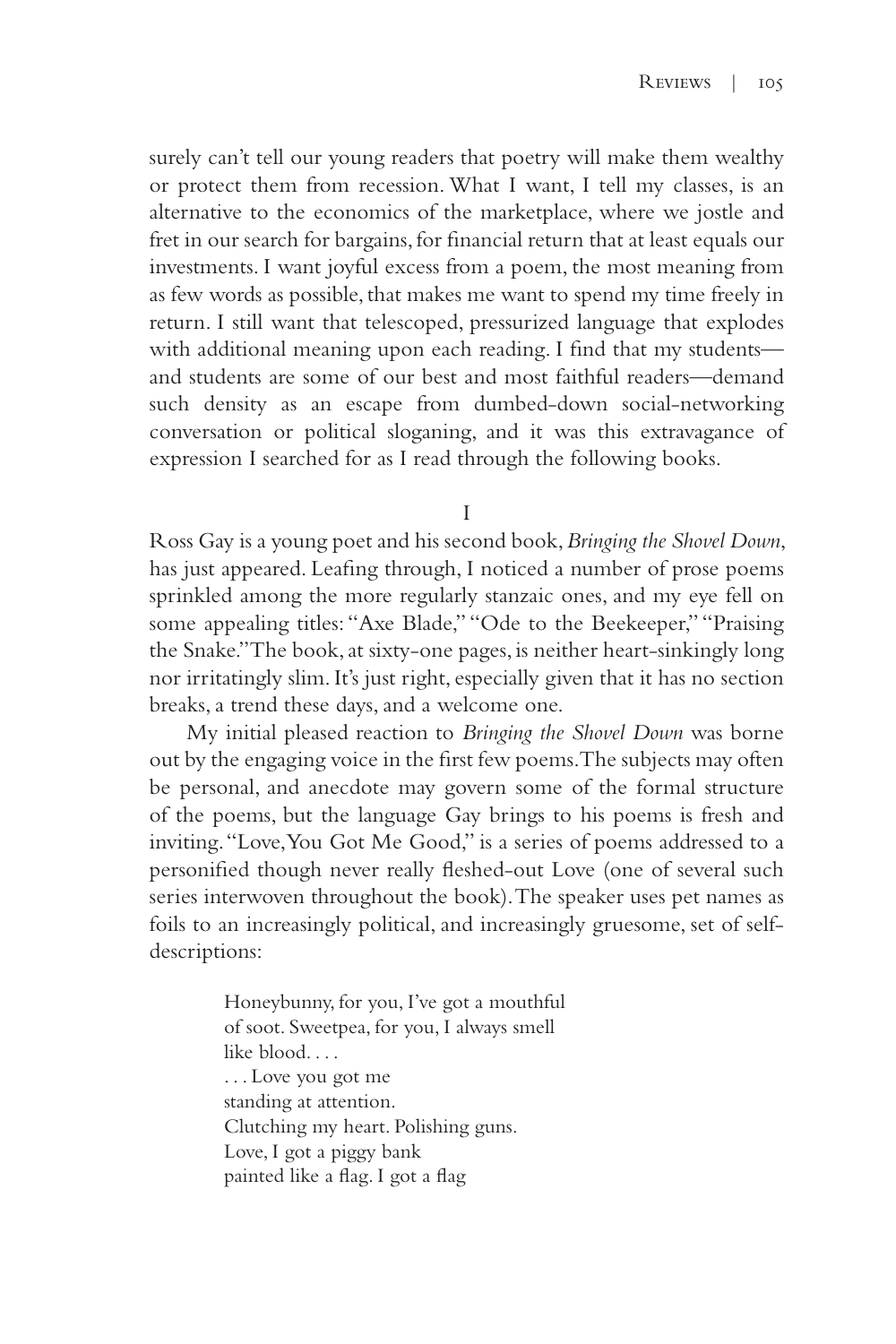Ii the shape of a piggy bank. For you, Sugarfoot, I've been dancing the waterboard.

The two other "Love" poems also build from the personal to the political and become increasingly less funny. "Love, I'm Done with You" is the most subtle, but "Love, Here's the Deal" places the speaker—and Love—in "a bloody land" with "razor-wired walls" in which "cities of the dead" make "a kind of music." It's difficult not to read in this series a connection between this kind of love—which sounds quite a lot like sexual infatuation—and a simple-minded patriotism.

Another, more visible, thread in the weave of the book is the series of "Syndrome" poems, all prose poems that define fabricated maladies. The metaphor of illness keeps the tone of these poems nonjudgmental and so increases the potential for humor, but the diseases themselves clearly satirize, sometimes hilariously, various retrograde, offensive, or simple-minded aspects of American culture. "The Syndromes: Mason's Syndrome," which follows in its entirety, sends up the group-think of social clubs masquerading as quasi-mystical societies:

One of the few syndromes that afflicts large and unified groups of people, Mason's Syndrome is characterized by children hallucinating in common. From a distance, the activity of these children is indistinguishable from common imaginative play, but upon closer inspection is observed a peculiar industry, reverence for the smallest insect, and overwhelming quiet aside from an indistinct tune they seem to be humming together. The affliction reveals itself when any of the children are asked what he or she is doing, to which the afflicted reply, without variation, *building a road*. Upon mentioning that you can't see the road, they respond, without variation, *we know.*

Any reader who knows anything about the Masons or has suffered through *The Da Vinci Code* will want to pin this up on her office door.

Following "Mason's Syndrome" is a lovely trio of short odes focusing on the beauty of the natural world. A beekeeper, an orchid, and the redbud tree are the subjects, rendered in a more and more ecstatic diction. The beekeeper works in a seriously productive dreamworld— "dream / of the queen, dream of the brood chamber, / dream of the desiccated world"—while the orchid poem is more playful in its joy.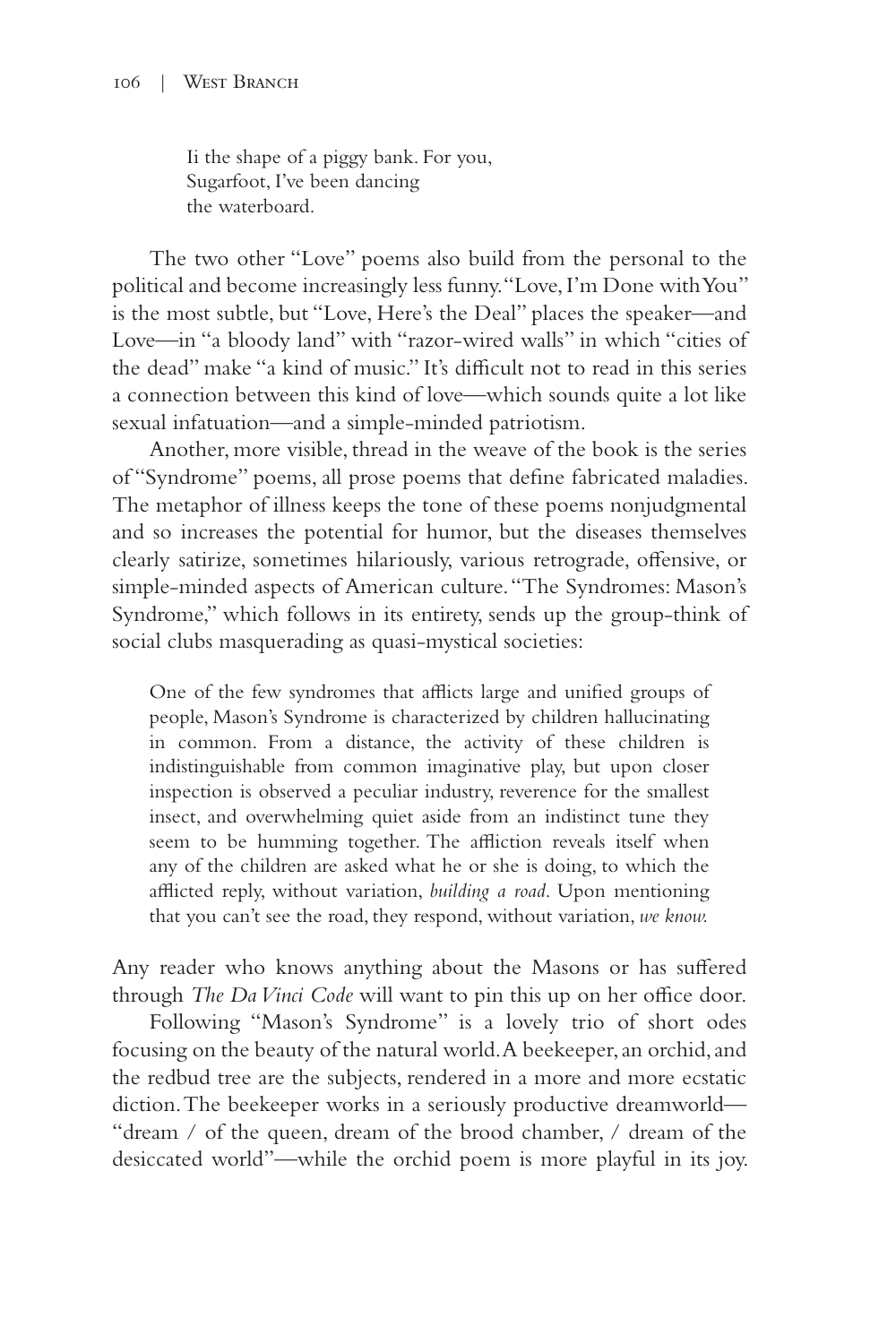The flower is lover to a wasp, and the speaker gives himself up to the bliss of their union:

> who cares why the orchid does it, or the wasp for that matter? The earth has a taste so good you could mess your pants for it. Now have a nice day."

The "Ode to the Redbud" is an all-stops-out celebration: "You trillion hallelujahs you jump up / silly and scream you / luscious you luminous / you firebrand blazing you sugar-knot ..." This is a charming lyric series, and it improves the entire book by adding a counter-tone of joy to the more sarcastic narrative and declamatory poems that surround it.

Personal lyric abounds here as well, but Gay turns to narrative to self-consciously satirize the political and literary cultures of which he is part. Two poems that focus on race sit face to face; "Within Two Weeks the African American Poet Ross Gay Is Mistaken for Both the African American Poet Terrance Hayes and the African American Poet Kyle Dargan, Not One of Whom Looks Anything Like the Others" is a controlled rant against a moron who asks the speaker to sign someone else's book because he can't tell the photo from the man sitting in front of him. It begins this way:

> If you think you know enough to say this poem is about good hair, I'll correct you and tell you it's about history which is the blacksmith of our tongues.

That last clause is one of the best-turned that I have read in a long time, so good that I took the book into class and read it to my students. And they agreed with me that this is what we want from poetry: the surprising, resonant, perfectly compressed metaphor. The self-control of the speaker in this personal situation is seamlessly tied to the story of our nation and our culture(s) and renders the poem both beautiful and horrifying.

"Some Instructions on Black Masculinity Offered to My Black Friend by the White Woman He Briefly Dated: A Monologue"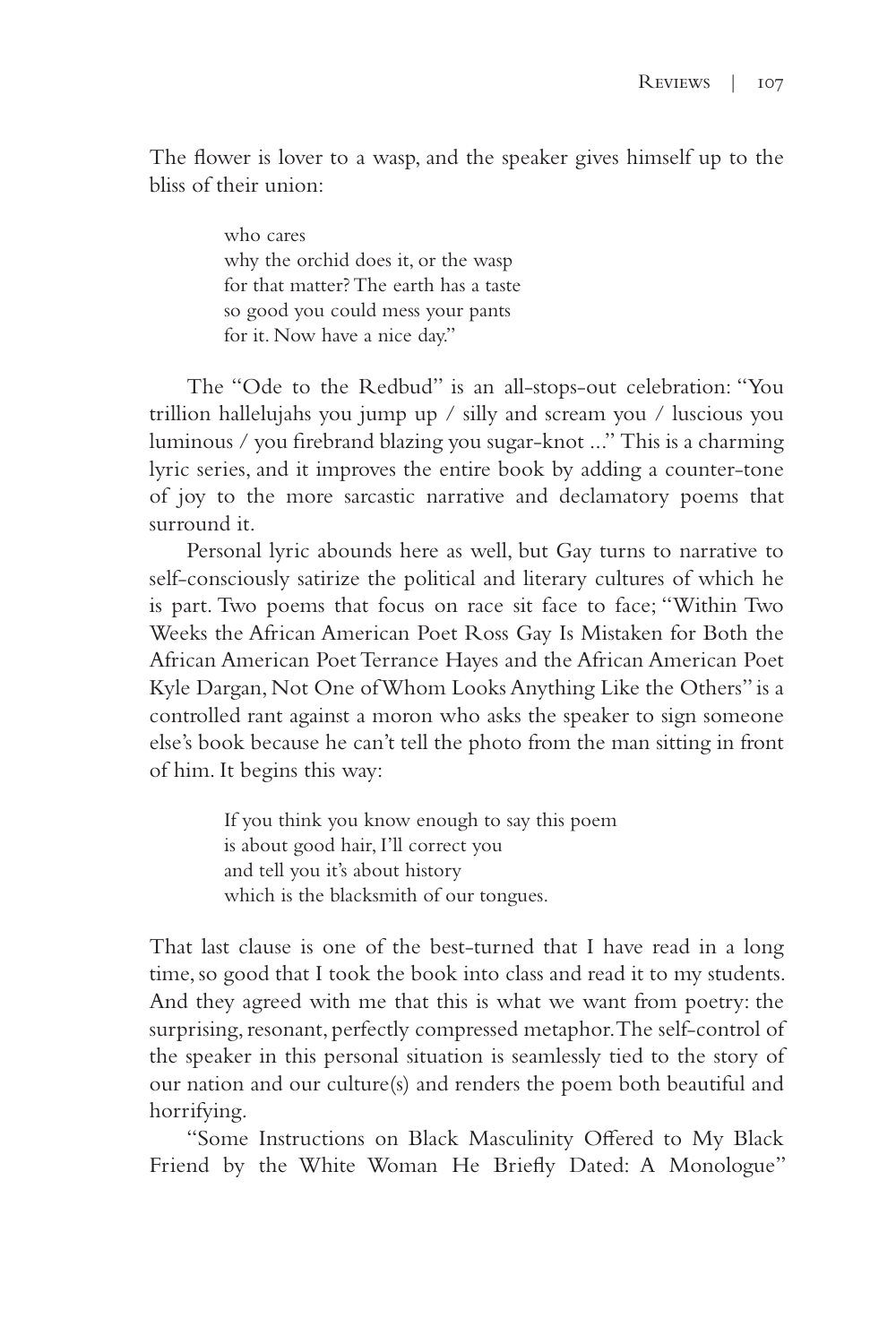is hideous but compelling drama. The number of demeaning and simplifying stereotypes that the speaker is able to pack into his complaint is astonishing. On a page facing "Within Two Weeks," this poem completes a pair that any poet who wants to make poems that are funny, smart, beautiful, and (if this is not hopelessly old-fashioned) *important* would be well advised to study. These are poems in which the political and personal, as well as the persona of the speaker, are all woven intricately into a fabric unmistakably, and sometimes embarrassingly, American.

My only gripe about the book is the variation on the title poem in "Again," which ends the collection. It isn't significantly different enough from "Bringing the Shovel Down" to warrant three and onehalf more pages, and its presence feels like padding, perhaps to make the book long enough. This, however, is a small objection. Overall, Ross Gay's *Bringing the Shovel Down* is one of the most satisfying new books I have read in a long time.

II

Aimee Nezhukumatathil's poetry has always been full of natural lore and interesting bits of information, and her third book, *Lucky Fish*, is no exception. This three-part book is full of poems about etymology (sometimes fanciful), folk medicine, Michael Jackson's pet ape, and other quirky topics. The first section moves all over the world, with poems set in Florida, India, and the Phillipines.

When Nezhukumatathil is at her best, her poems blend the personal, historic, and political effortlessly, as in the middle section of "Lobison Song":

> . . . In Argentina, the seventh son in a family was assumed to be a *lobison*, A werewolf. So many furry babies were drowned or left in a field. In the 1920s, a law said that the country's president

was the automatic godfather of the seventh son, thus ensuring their protection. My son was born with lanugo fine hairs like the furred stem of a daisy—across his shoulders and on the tops of his ears.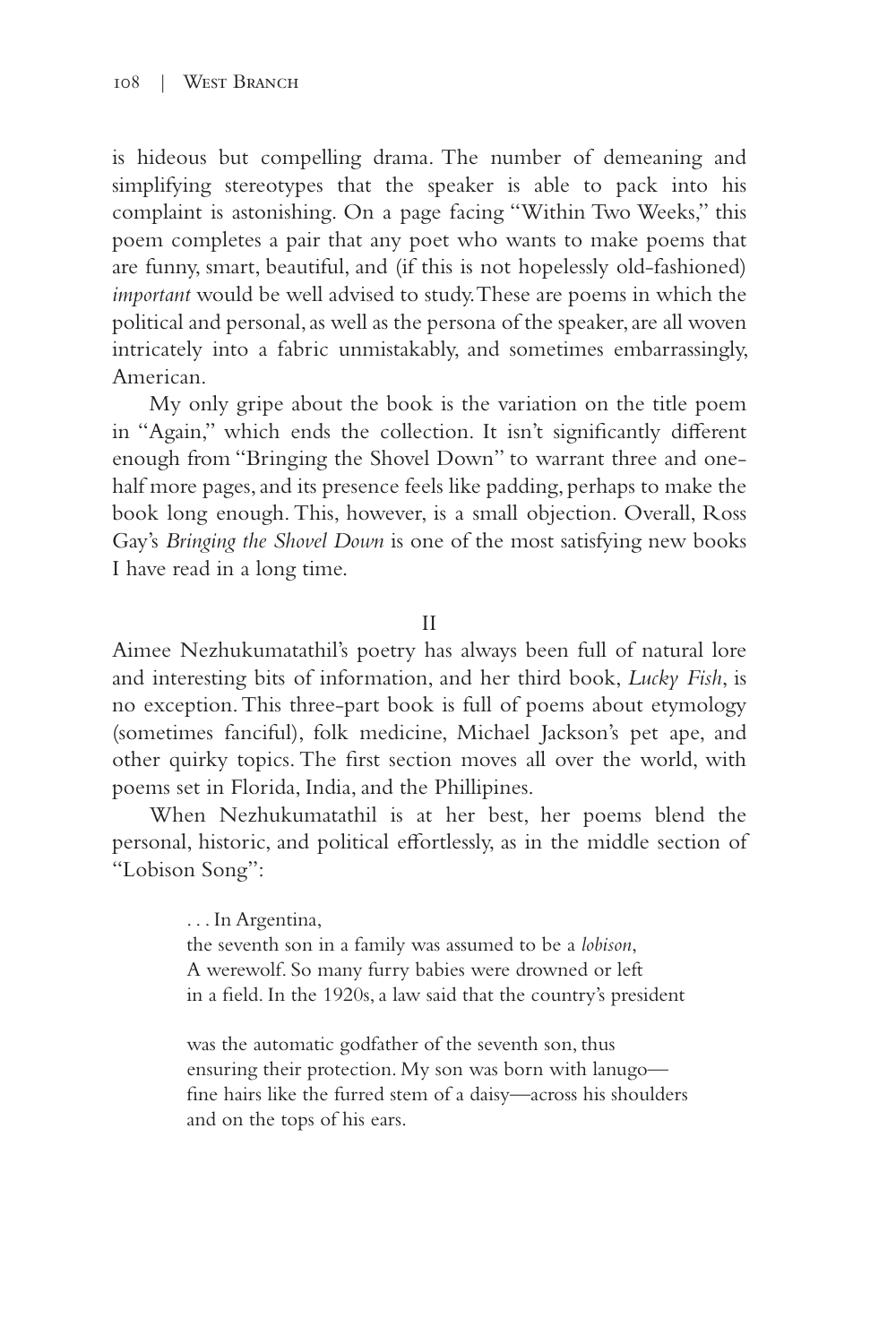This fluid shift from history and cultural lore to the autobiographical gives Nezhukumatathil's poems traction, and she negotiates such transitions well in many different kinds of poems. "Letter Found at the Tower of Silence" is an epistolary poem impersonating a found poem all of which is explained by the epigraph. The speaker has supposedly left this letter (or an imagined letter) at a site for exposing dead bodies for scavenger birds, and the second half is terrifyingly beautiful:

> My body drying under the sun is the ultimate act of charity for birds and mice.

Sometimes a peacock saunters at the base of the Tower, a shot of blue to nip me.

There is no need for melon slice, no need for a bit

of talk, absolutely no need to write me back—

I wish *Lucky Fish* sustained this level of imagery and voice throughout, because when the poems are good, they are very good. Sadly, however, I found myself asking the so-what question too often, usually because the poems were so personal that they didn't achieve any greater intensity than anecdote. It may be that *Lucky Fish* is a hastily-finished book. I look at moments like the first line of "Lobison Song"—"I can't hardly believe my geriatric and deaf dachshund"—and wonder why an editor didn't point out that it should read either "I can't believe" or "I can hardly believe," or why the poet herself didn't correct the phrase.

This may seem a trivial complaint, but it points to larger problems. Many of the poems are too cute, too gimmicky, or too literal. The list poem "Reptilian's Lament" is in fact a column of nouns and adjectives introduced by "too" ("Too crawl / Too fang / Too Spots"—you get the idea); "TWELVE TWELVE TWELVE" is also a list of alphabetized sections, each a small anecdote of a twelve-year-old girl's life, except for "h" which is simply "home" and "l" which ends the poem with the question "Just who *are* these girls?" There's nothing inherently wrong with the list poem, but the list needs to add up to something greater than the sum of its parts to become a poem. The items in "TWELVE TWELVE TWELVE" do not.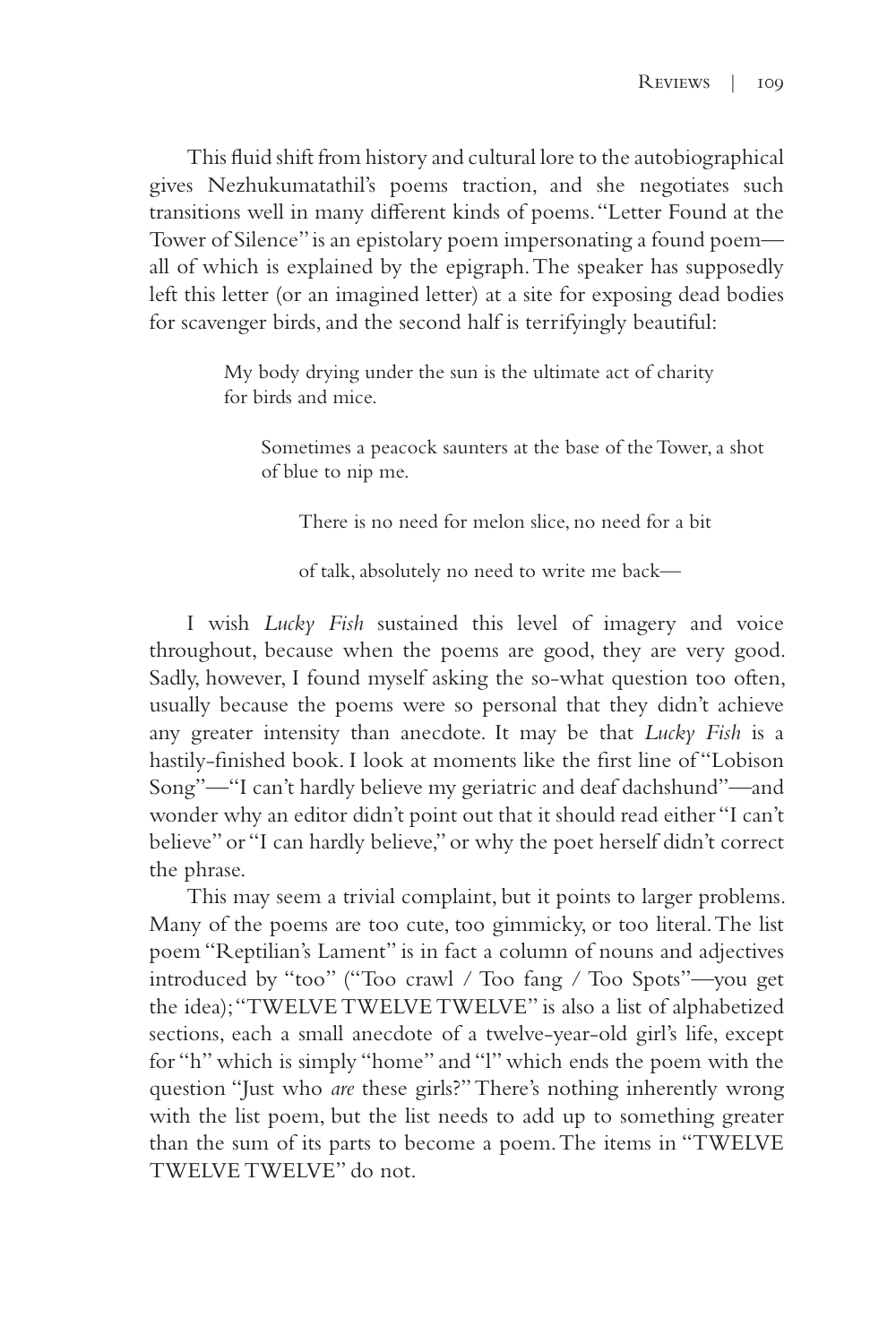Three poems, "Thanksgiving," "Sweet Tooth," and "Baked Goods," use food as a controlling metaphor for relationships. They are all love poems, too. The connection between food and sexual love has a long history, of course, but *because* of that history, such poems need to do something more than be cute. Here's the end of "Sweet Tooth," which comes after a long list of foods:

> Pumpkins are as convivial as snickerdoodles. When you hold my hand on a windy day while I am wearing my violet coat and tangerine scarf, and perhaps a squirrel is raining walnut debris from the top of a telephone pole—I am as jubilant as butterscotch budino drenched with rum, dusted with cocoa powder and topped with whipped crème fraîche.

I don't mean to be a curmudgeon, but a very little bit of precious foodiness goes a long way. And there's quite a lot of it in this book.

My other complaint about this book is the number of self-consciously poetic poems. I don't mean meta-poems, or poems that contain an *ars poetic*. I mean poems like "Dear Amy Nehzooukammyatootill," which is described as "a found poem, composed of e-mails from various high school students." The poem is a list of questions and statements, during which it becomes clear that the poet's work is being studied alongside Walt Whitman in what sounds like a high school. This may or may not be true, and many of the statements, like "Walt Whitman is better than you," are self-deprecatory and amusing—at least the first time. It's hard, however, to ignore the way this poem seems to brag, to advertise the poet's popularity. The very fact that she is on the same syllabus with Walt Whitman seems central to this poem's project. I quickly turned the page, and found on the next a poem titled "Are All the Break-Ups in Your Poems Real?" This poem is also based on a message to the poet from a young reader and seemed mostly designed to give information that didn't fit into the previous poem.

I will skip over the many poems chronicling the poet's love for her adorable son and end with a return to the strengths of *Lucky Fish*. The best poems are in the first section, and they are filled with the flora and fauna and folklore that Aimee Nezhukumatathil renders so beautifully. Poems like "Pie Plate" show the poet at her best: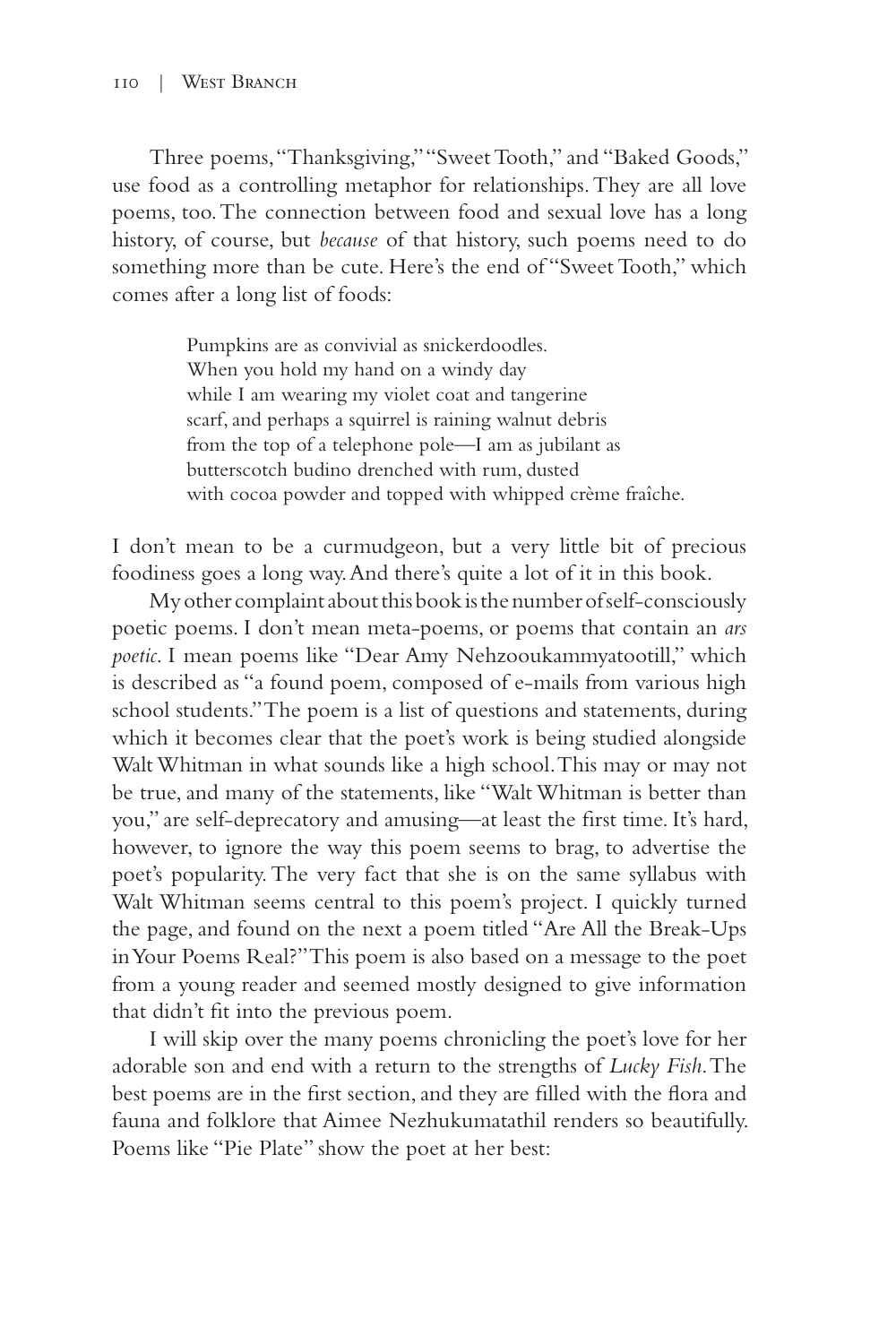. . . He gave me this red shell—inverted, it's a drum the tink-tink-tink of cold ceramic and my spoon like a calling for dinner, and especially, what comes

after. I love the promise of buttery crust and scoop of fruit. I love what it smells like: home.

Even these few lines show that food poems, like anecdotal poems, can be tender and sweet without becoming syrupy. Poems like this require time and attention, though. Slow cooking.

## III

*Sharp Stars*, by Sharon Bryan, is also an award-winning volume, having received the 2009 Isabella Gardner Award from BOA editions. This four-part book reveals through some of its titles that one of Bryan's abiding poetic interests is aging and death: "Why We Die," "Body and Soul," "My Last Night," The Underworld," "Afterlife," "Die Happy," "At Last." Bryan's poems are neatly broken into readable, non-gimmicky stanzas, and she writes with an accessible, conversational diction that makes reading fairly effortless. Take the opening, for example, of the meta-poetic "Barking Dog":

> After an hour of trying to write over the high-pitched yap coming from a neighbor's yard, I decide to let the dog into the poem, hoping he'll be a charming detail or at least curl up quietly at my feet, but instead he pees on the first three stanzas, and though I see what he means, I have no intention of taking advice from a dog—he knows nothing about the pleasures of solitude, obviously, so what can he know about poetry?

The poem goes on in this jaunty way for a page. It's amusing, and the dog as metaphor—for anything quotidian that hinders the making of art—skillfully controls the poem.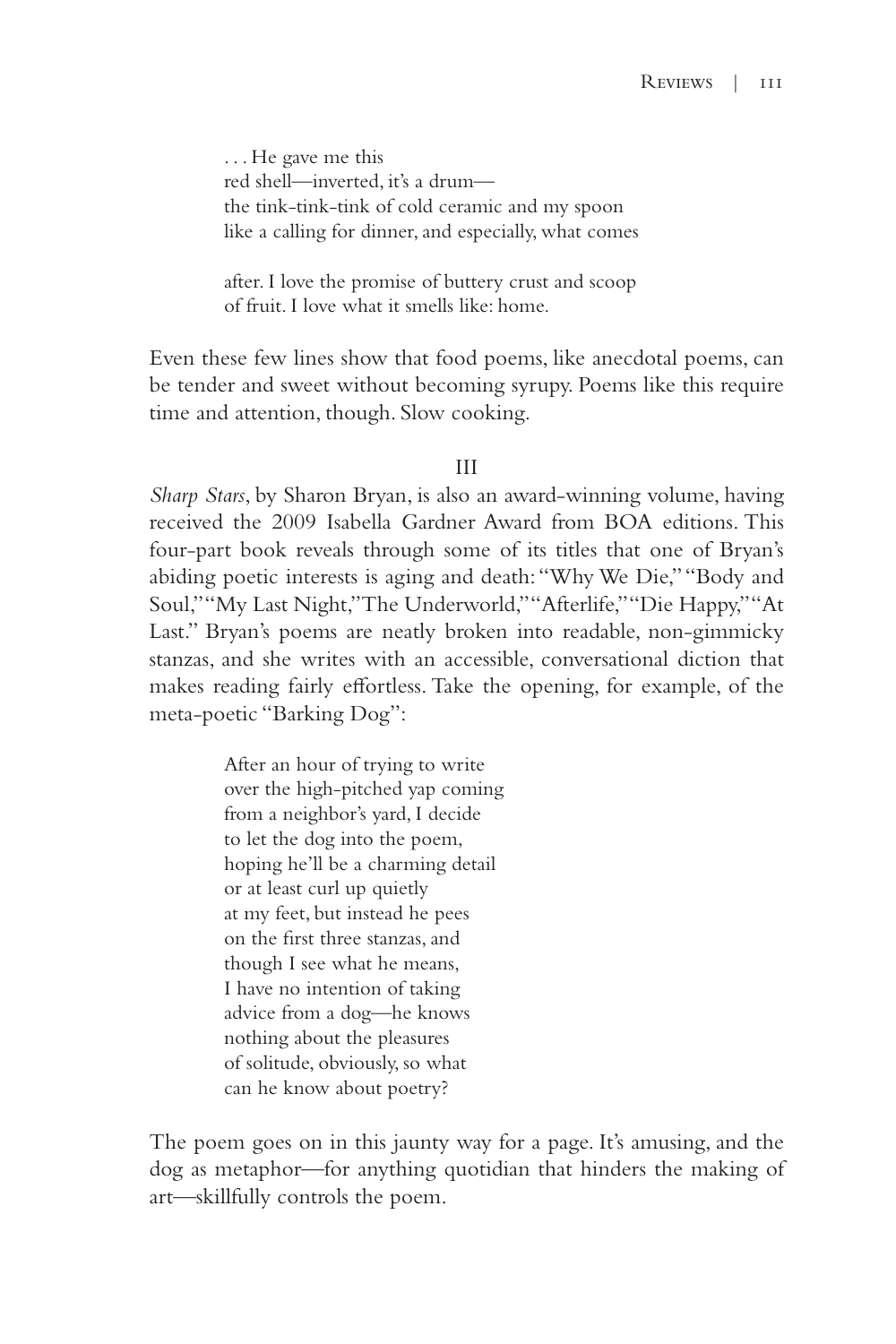"Flood," with similar skill, uses an allusion to Noah and Superman to launch a rant against God:

> You've won a trip for two, all you have to do

is build the boat and say goodbye to everyone

you know, knowing they'll die as soon

as you're afloat, like all the people on Krypton

once Superman was launched.

The point of the poem appears near the end, when the speaker announces that "all you have to do is swallow / your contempt for a god // who blotted his copybook / and then asked you to help him // cover it up." The poem seems to be driving toward this message, but it does so quickly and easily and there's no doubt at the end what the speaker thinks of the conventional Judeo-Christian God.

Bryan tackles all the big subjects in this book, even attempting to create a theology of her own in poems like "My Last Night," "The Underworld," and "Afterlife" (these appear together in this order). "My Last Night" imagines the possibility of an afterlife in which storytelling dominates leisure time (though I suppose it's all leisure time), and this seems to be the only way the speaker can make sense of the inevitability of death: "How would I know // what to make of [my last dream] unless / I could tell someone after // the fact: *You'll never guess / what happened. Listen to this.*"

"The Underworld" imagines in more detail what happens after death, and in doing so the poem ends up in some trouble. It likens the dead to birds who come intermittently to a feeder, but the imagery becomes a bit confused. Suddenly the birds are "the world that lifts slightly / away from us" at death (how would it do this?) and comes back now and then to see if "we've refilled / the feeder" (but I thought "we" were dead). In "Afterlife," being dead is "almost like a party" or "a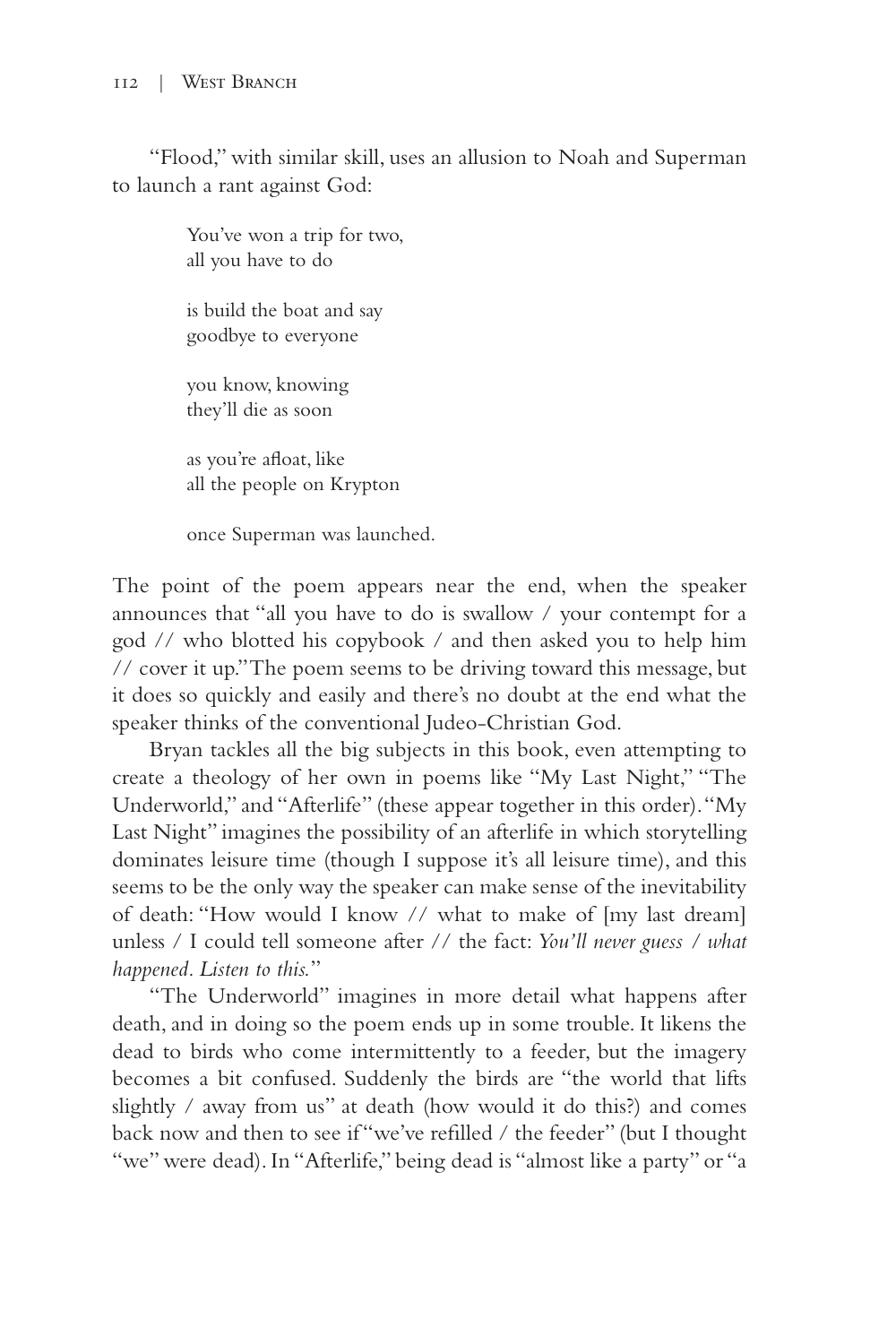dining car / full of interesting people," until the speaker realizes that, no, the dead "bury themselves in us," which sounds rather uncomfortable. The three poems epitomize the book's strengths and weaknesses. The poems make use of recognizable, easily rendered images and they feature the questions on which poems are supposed to focus. They are also, however, so easily readable that one speeds through them, barely stopping at the end of a page. The poems are accessible, but they're also uncomplicated, even sentimental, and when complications are brought in, the poems falter.

"Ode Sentimentale" is one example. This five and a half page poem opens on an allusion: How could so much have / depended / on a damned black and brown / chicken" and goes on to talk about the chicken (which "even posed on the rim of a rusted / wheelbarrow"), the chicken's little habits, the chicken's owner, the possible meanings of the chicken's appearance, the chicken's horrible accident, bad chicken jokes, and so on and so on. It is funny for a page and a half and then it is just tedious. I shudder to think what would have happened to "In a Station of the Metro."

Let me repeat that many of the poems in *Sharp Stars* are clear and readable and pleasing. They incorporate a wide variety of references in a way that many poetry workshops would applaud. They do not, however, require a great deal of reflection, and I found it too easy, after I closed the book, to set it aside and turn to another.

## IV

I have to admit that I picked up Maurya Simon's *The Raindrop's Gospel: The Trials of St. Jerome and St. Paula* with trepidation. Physically, it's a beautiful book, but I have always associated Jerome with some of the worst misogyny of the church fathers. The description on the cover— "A Novel in Verse"—didn't help this much. I love novels, but often find verse novels difficult plowing.

Not so with this book. At over a hundred pages, it's long, and some readers may find the density of information off-putting. The poems, moreover, are supplemented with endnotes, genealogies, line drawing reproductions, and chronologies. It's not the sort of collection one skims through. And yet, as I read from poem to poem, I was caught up in the conflicts, both moral and social, that Jerome and Paula—as well as Paula's children—face as they reject customs and conventions to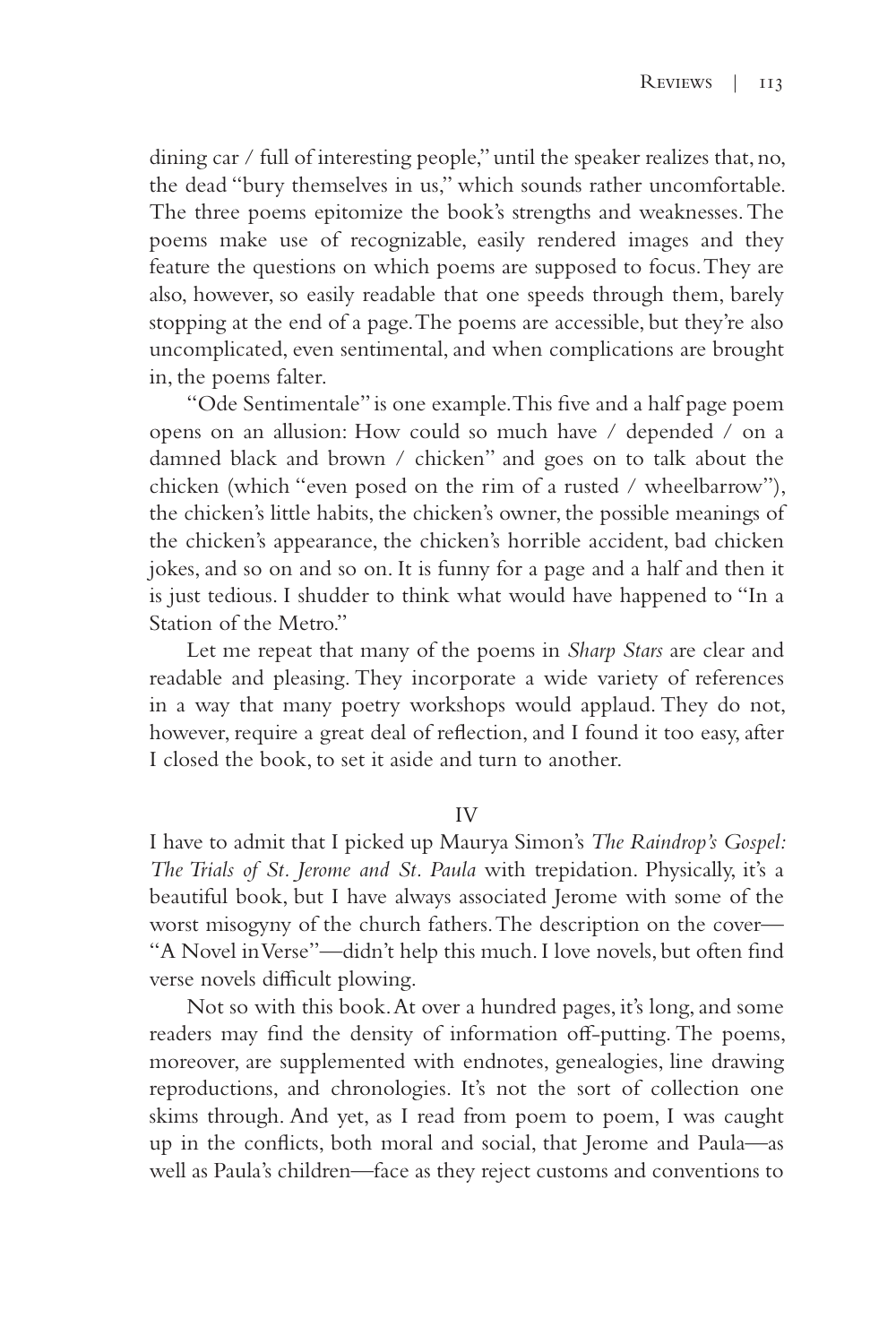devote themselves to spiritual lives. Jerome's well-publicized misogyny is contextualized as part of his struggle with sexual desire, and though this doesn't excuse it as theology, it does at least humanize the saint.

The poems themselves work best as part of the series, though a few of them could easily stand alone. "St. Jerome Rests from His Labors" is one of these. This sample from the middle of the poem shows how deftly Simon uses metaphor and literal image to characterize Jerome:

> On the periphery of his mind, the woman sulks. she's done her dawn ablutions, her stint of weeping,

making bread: she's worked silently this Sabbath, and now she's withdrawn into a corner to mend.

*Why so sullen*, he asks, but Paula's lips are closed. Sultry drafts gust around the sanctum, stirring

the dust into small piles. She begins to weep. Were she an anvil, he would strike her hard

like a dull bell, he would swing her clapper

into a deafening tumult of rebuke and echo. But she bears a mortal stench, and seems softer

than an ash with her womanly sorrow—gray, easily rent—and he feels ambushed by pity for her . . . .

The sound devices alone would make this a lovely passage, but the rendering of contradictory emotions in Jerome is also sophisticated and complex.

St. Paula is not given short shrift, either. Many of the Paula poems focus on her daughters to the nobleman Toxotius, and "Eustochium and Blesilla" reveals the corruption of imperial Rome that drove her from the city and the wealth she enjoyed. Paula remembers a birthday celebration for the girls (they are twins), but this is no innocent party for children:

> Such was the decayed state of our city's customs, that incest was excused among patriarchs, or,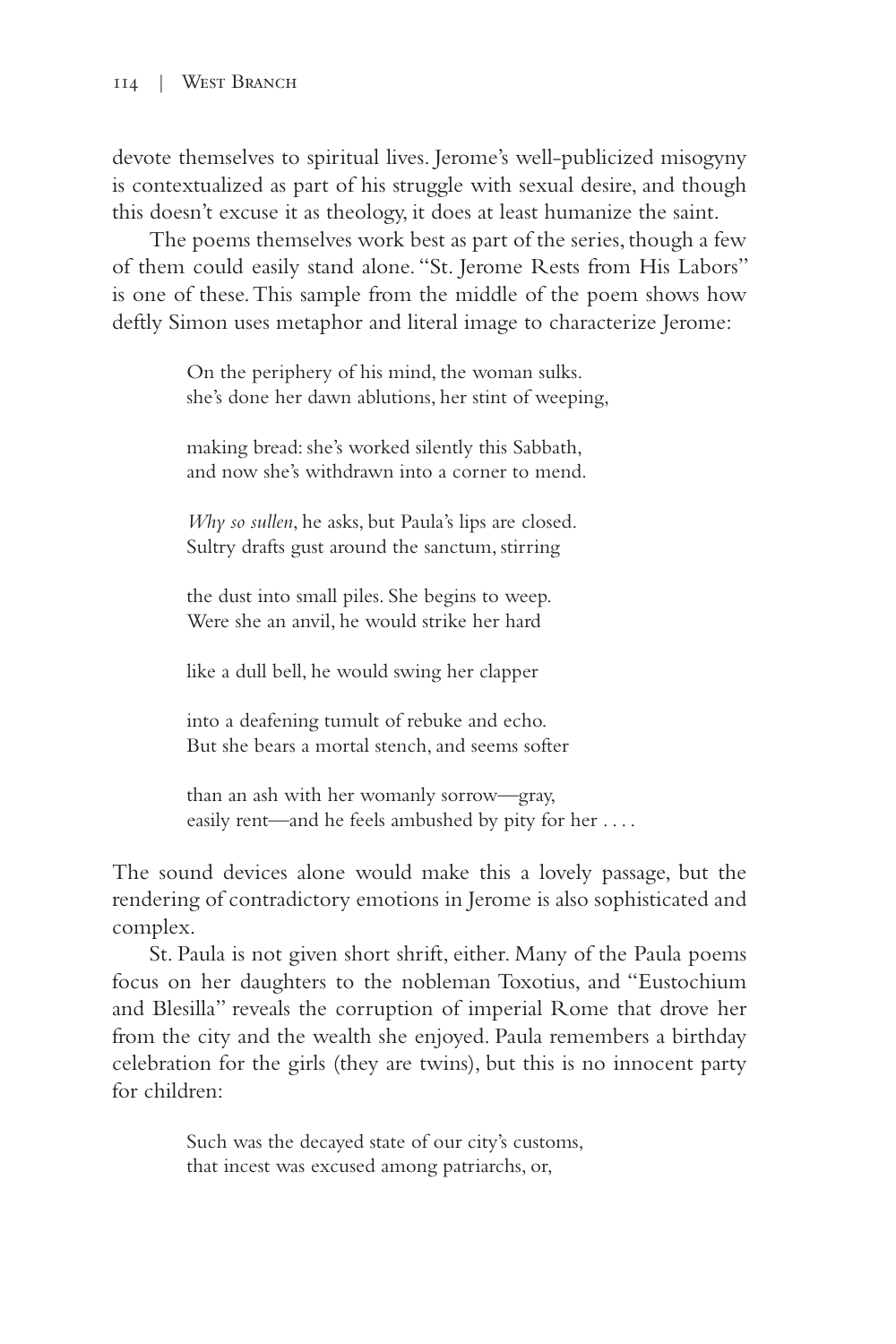at most, looked at askance, yet it went unpunished. as our gods behaved, so we mortals mimicked them.

Oil lamps flickered on the mosaic table as he purred like a lion, his daughters pleased, nervous, teasing his eyelids with rose petals, Silla moistening her smile as her buttocks rubbed against his crotch, and Eusto coy,

whispering naughty tidbits in his ear, or tickling him, her nubile breasts romancing his chest, the small nipples grazing his skin with goosebumps; his voice hoarse, his eyes wild and clouded, aroused and tender, glittering.

This passage is beautifully disgusting, and it's the sort of gorgeous working of sound, image, and character that makes *The Raindrop's Gospel* both intelligent history and insightful contemporary poetry. Simon uses history to say something not only about Rome, the early church, and these two saints, but also about human character, its weaknesses and strengths, and how people come to make meaning out of chaos. And she does it with rare grace and depth.

The book's pace flags somewhat in the section titled "The Lost Diaries," because some of the material is covered by narratives in previous sections. Paula, by this time, is dead, so a great deal of the conflict has been resolved by now as well. The fragmentary, sometimes spare poems of "The Lost Diaries," however, may appeal to some readers more than the fuller monologues and narratives of the Jerome and Paula sections; the structure reminds me of Natasha Trethewey's *Bellocq's Ophelia*, in which the story of the title characters is told twice, once in epistolary poems, then again in a sonnet sequence. In Trethewey's book, the repetition reinforces the need to make artful form of violence and fear in order to conquer or control it. Simon may have had something similar in mind, as the various voices of Jerome, Paula's daughter, and other church leaders harmonize to more fully show the intertwining of the saints' work.

*The Raindrop's Gospel* ends, appropriately, with an epistle written by Paula's daughter, Paula the Younger. She ends with a new list of beatitudes that speaks to her catalogue of humanity:

> Assyrian, African, Jew and Egyptian, even the loinclothed Brahman and chanting Buddhist of whom Jerome spoke